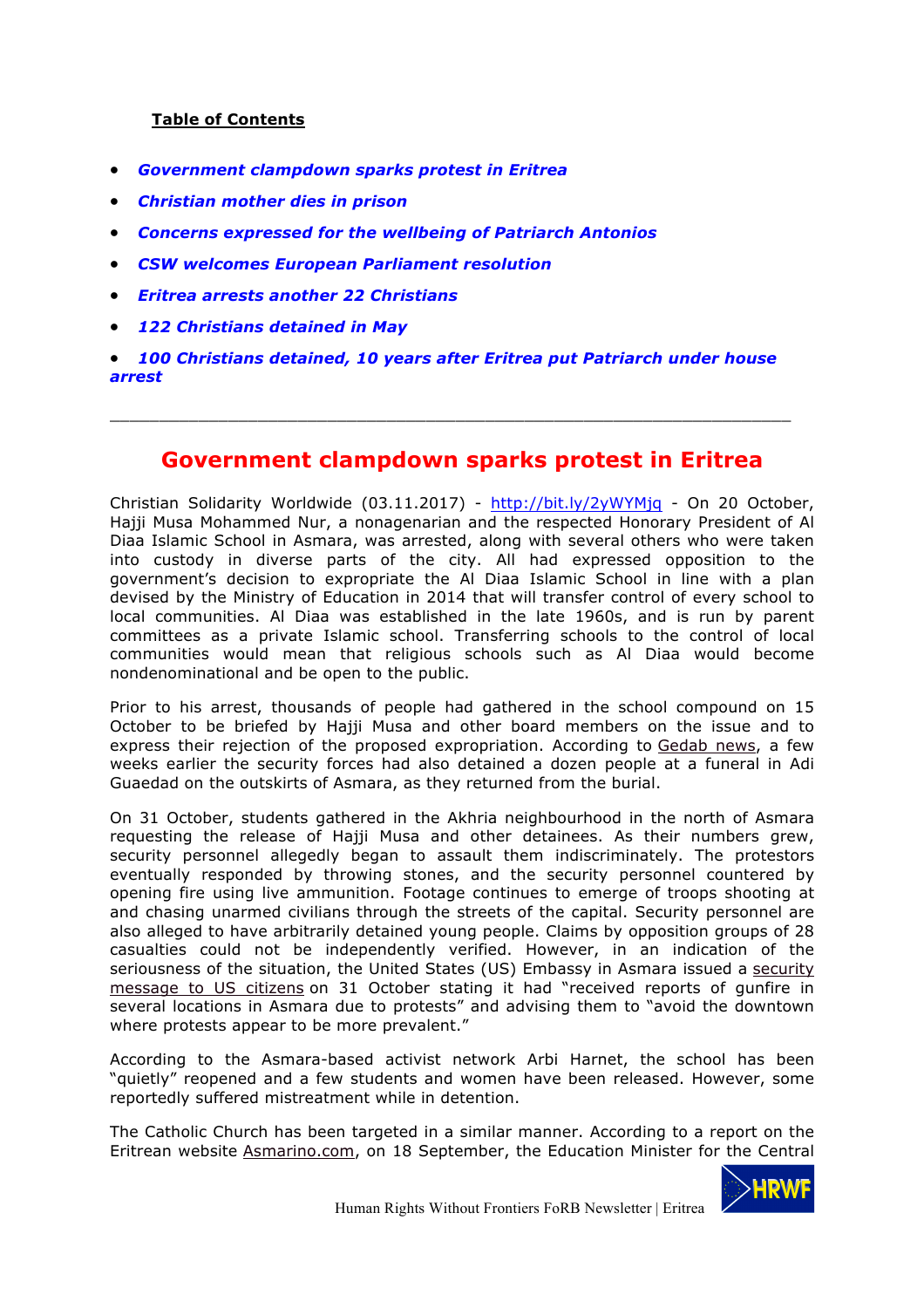Region (Zoba Ma'ekel) wrote to the Director of the Medhane Alem Secondary School in Asmara demanding the closure of the school and a list of all of its students. The letter, which was copied to the Minister of Education, the office of the Eritrean Police and the Chief of Police of Zoba Ma'ekel, cited Proclamation 73 of 1995, which defines and regulates the activities of religious groups. Amongst other things, the proclamation states that the provision of social amenities rests within the remit of the government, while religious organisations should confine themselves to attending to the spiritual wellbeing of adherents. Following an unfruitful appeal to officials, church leaders decided not to close the school. The government's response was to detain Abba Haile Paulos, a diocesan priest who volunteered to take the place of the school's director, and Sr. Tinsae, a Comboni nun.

Mervyn Thomas, Chief Executive of Christian Solidarity Worldwide (CSW) said: "The targeting of educational establishments belonging to two of the faith communities which are permitted to function in the country is indicative of an enduring unwillingness to respect and protect both the right to education and the right of freedom of religion or belief. There can no longer be any doubt about the true nature of the Eritrean regime; a government that can fire live ammunition in broad daylight at unarmed protestors, most of whom are school children, is more than capable of committing the atrocity crimes for which it stands accused. We reiterate our call for renewed international efforts towards establishing justice mechanisms to hold perpetrators to account. We also reiterate the fact that the desire to escape unremitting, comprehensive and severe human rights violations is at the heart of Eritrea's refugee exodus. We urge the international community once again to respect the principle of non-refoulement, and to ensure sanctuary and protection to Eritreans who have fled their country."

# **Christian mother dies in prison**

CSW (11.08.2017) - http://www.csw.org.uk/2017/08/11/news/3670/article.htm - Fikadu Debesay, who was detained with her husband in May during raids targeting Evangelical Christians in Adi Quala town, Eritrea, has died in incarceration.

The mother of three reportedly died earlier this week in Metkel Abiet, a desert camp situated between the towns of Gahtelai and Shieb in the Northern Red Sea Region, and was buried on 10 August in Mendefera. While the cause of her death is as yet unknown, the camp where she was detained is situated in an area known for its oppressive heat and aridity.

A campaign of house to house raids targeting members of non-sanctioned churches was initiated in several towns in May this year. This marks a significant intensification of a crackdown that has been ongoing since May 2002, when the Eritrean government effectively outlawed religious practices not affiliated with the Catholic, Evangelical Lutheran and Orthodox Christian denominations or Sunni Islam.

Arrests are occurring monthly. During the first week of August, 23 Christians were rounded up in the capital city, Asmara. In July, 16 female national service conscripts in their late teens were taken from their place of assignment in Adi Halo, a village 20 miles from Asmara, and detained in Metkel Abiet camp. Other Christians and family members who attempted to visit them were also imprisoned. The detainees' hair was forcibly shaved off in what local sources describe as an additional "sign of humiliation in a society where a 'woman's hair is regarded as a sign of decency and sanity'.

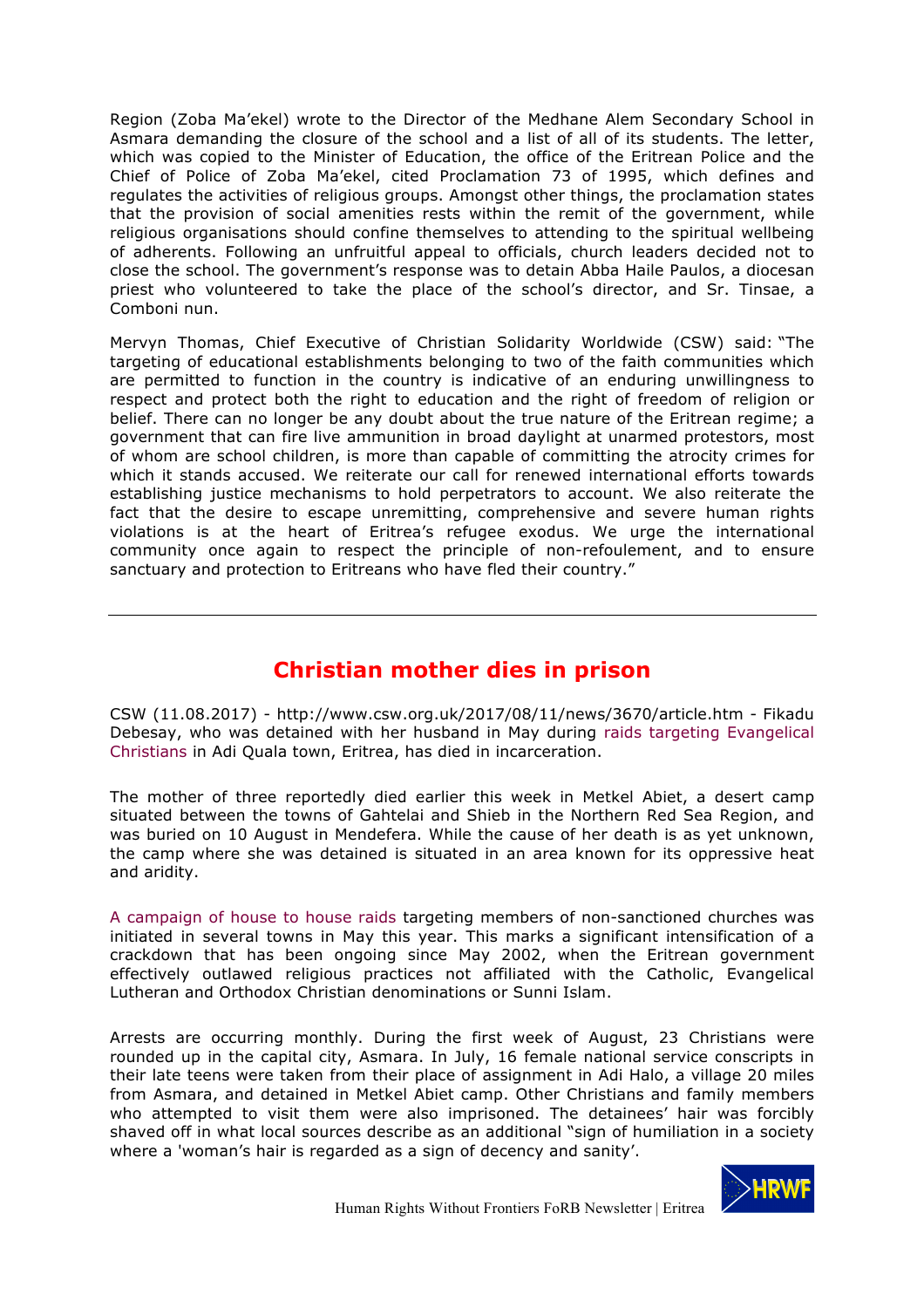In an indication of the harshness of prison conditions, a woman who had been detained after being arrested at her home in Nefasit in early June is reported to have become mentally ill.

The number of Christians known to have been detained in desert camps and military facilities since May has now risen to 210. Most were detained following raids on their homes, while a few were arrested at prayer meetings. Like Fikadu Debesay, several are parents, and according to local sources, over 50 children are currently without one or both parents as a result of these raids.

## **Concerns expressed for the wellbeing of Patriarch Antonios**

CSW (19.07.2017) - Concerns are being expressed regarding the wellbeing of the patriarch of the Eritrean Orthodox Church (EOC), as further information emerges of the circumstances surrounding his first public appearance since his house arrest in 2007.

According to local sources, Patriarch Antonios was surrounded by guards during Mass at St Mary's Cathedral in Asmara on 16 July, while plain-clothed policemen dissuaded church goers from taking pictures. The patriarch's first public appearance for over a decade followed the publication, on the EOC official website, of a letter from the church's Holy Synod stating that the rift caused by his removal from office was over. Also published were pictures of the patriarch and a reconciliation committee consisting of members of the "Union of the Monasteries and Church Scholars", who had participated in a process that had allegedly ended in "full reconciliation". Significantly, while the signatures of the other attendees appear on the letter, the patriarch's does not.

In August 2016, the same website published pictures of a purported reconciliation meeting and a letter alleging that Patriarch Antonios had apologised for events leading to his removal from office. After the details of story were debunked by several credible sources, the conditions of his house arrest were reportedly made even more stringent.

Contrary to church protocol, the patriarch played no part in the 16 July church service. Instead, a statement from the reconciliation committee was reportedly read out to the congregation by a deacon, and the service was billed as a celebration of this reconciliation. According to the statement, the patriarch had been removed from office because of his association with heretical teaching and for exceeding his authority, presumably by questioning unwarranted government interference in church affairs. It also articulated Abune Antonios' rejection of these charges. He did so initially in a strongly-worded letter of rebuttal written immediately after his removal from office, and has maintained this stance throughout the reconciliation process.

Abune Antonios has yet to speak about or issue an independent statement on the reconciliation process or its outcome. According to Arbi Harnet (Freedom Friday), a network of activists inside Eritrea, the congregation was also informed the patriarch was unwell and thus would not address those assembled. This is particularly concerning, given recent reports alleging that he had been injected with a substance on or around 7 May 2017 that had caused him to fall gravely ill. When the service was over, instead of being returned to his official residence, the patriarch was confined in another house where he is reportedly surrounded by armed guards.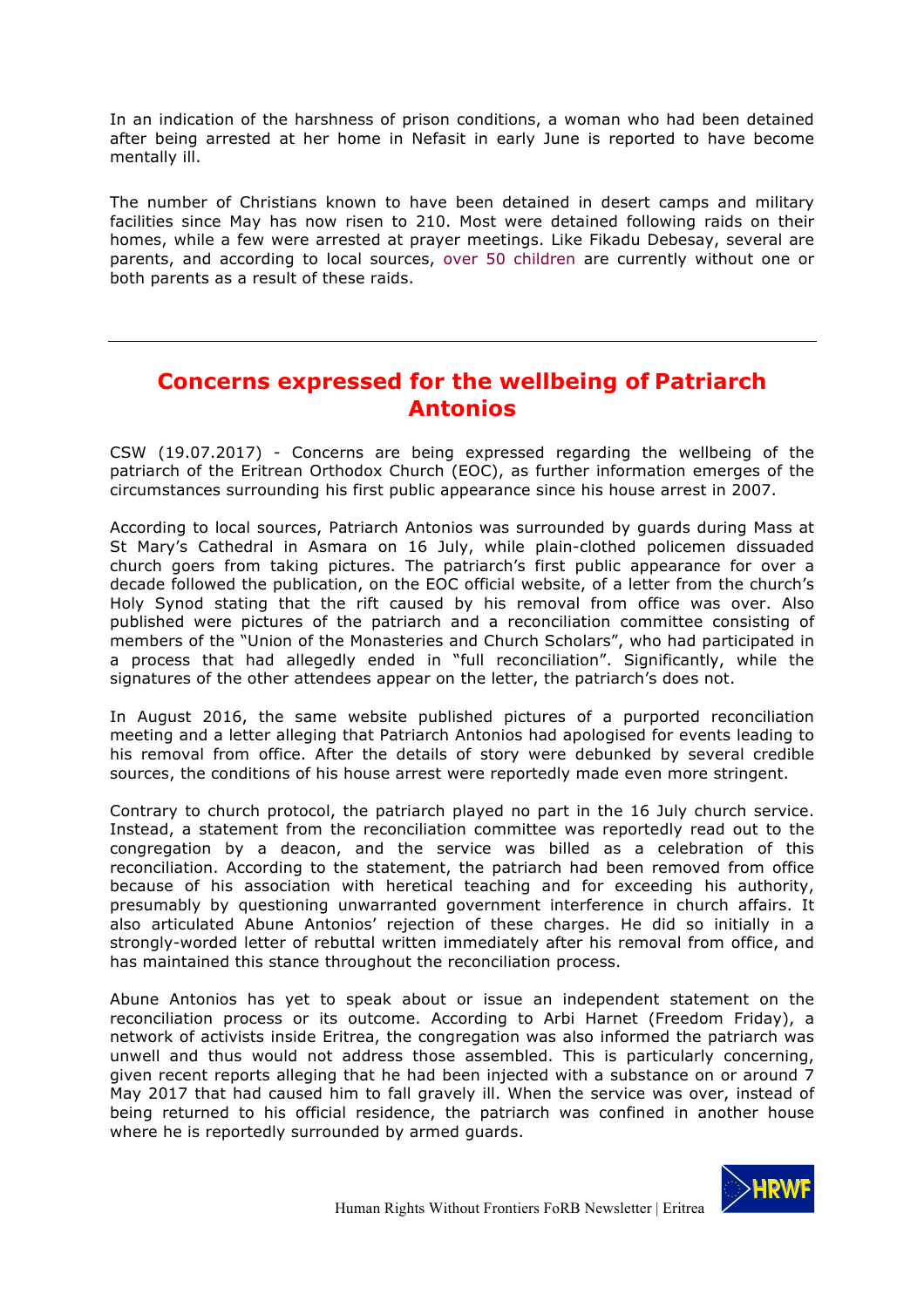Patriarch Antonios, who is 90 years old, has been under house arrest since January 2007, after being removed from office, in violation of canon law, for repeatedly objecting to government interference in ecclesiastical affairs. His removal cemented the government's control of the EOC, and his reappearance in public followed mounting international pressure.

Christian Solidarity Worldwide's Chief Executive Mervyn Thomas said, "Sadly, as information filters through from Eritrea, it is becoming apparent that Abune Antonios may not have been released, let alone reinstated. Instead, his reappearance increasingly seems to be part of an official attempt to seize control of the narrative following a wave of international pressure for his release, and to provide a fig leaf for individuals, nations, businesses and organisations that seek to engage with the regime in spite of its appalling human rights record.

"Patriarch Antonios, who suffers from diabetes and high blood pressure, has been detained incommunicado for a lengthy period and for no legitimate reason. CSW calls once again for his unconditional release and reinstatement, and echoes the request from the EOC Diocese of North America for the presence of representatives from sisterly Oriental Orthodox churches to observe and confirm the reconciliation process. We also urge the international community not only to make urgent representations with the Eritrean authorities regarding the patriarch's current situation, but to also hold them accountable for his continued wellbeing, reminding them his removal from office constitutes unlawful interference in church affairs and calling for his immediate release and restoration."

For further information or to arrange interviews please contact Kiri Kankhwende, Senior Press Officer at Christian Solidarity Worldwide on  $+44$  (0)20 8329 0045 /  $+44$  (0) 78 2332 9663, email kiri@csw.org.uk or visit www.csw.org.uk.

Christian Solidarity Worldwide (CSW) is a Christian organisation working for religious freedom through advocacy and human rights, in the pursuit of justice.

# **CSW welcomes European Parliament resolution**

CSW (12.07.2017) - http://bit.ly/2ulSXtc - Christian Solidarity Worldwide (CSW) welcomes the 6 July resolution passed by the European Parliament (EP), which comprehensively addresses the human rights crisis in Eritrea and recommends steps that can be taken by individual nations and regional or international bodies to assist in improving it.

The significant EP resolution "condemns in the strongest terms the "systematic, widespread and gross human rights violations" underway in Eritrea. Amongst other things, it notes the rise in "harassment of and violence against those practising religious faiths" since 2016, and calls on the Eritrean Government to put an end to the "detention of the opposition, journalists, religious leaders and innocent civilians". The resolution also calls for all prisoners of conscience to be released "immediately and unconditionally", demanding that the Eritrean government supplies detailed information on "all those deprived of physical liberty."

Specific reference is made to the cases of Dawit Isaak, one of ten journalists detained incommunicado since 2001, and of the legitimate Orthodox Patriarch Abune Antonios, who has been under incommunicado house arrest since 2007, and is reported to be suffering from ill-health after allegedly being poisoned. Also mentioned by name is

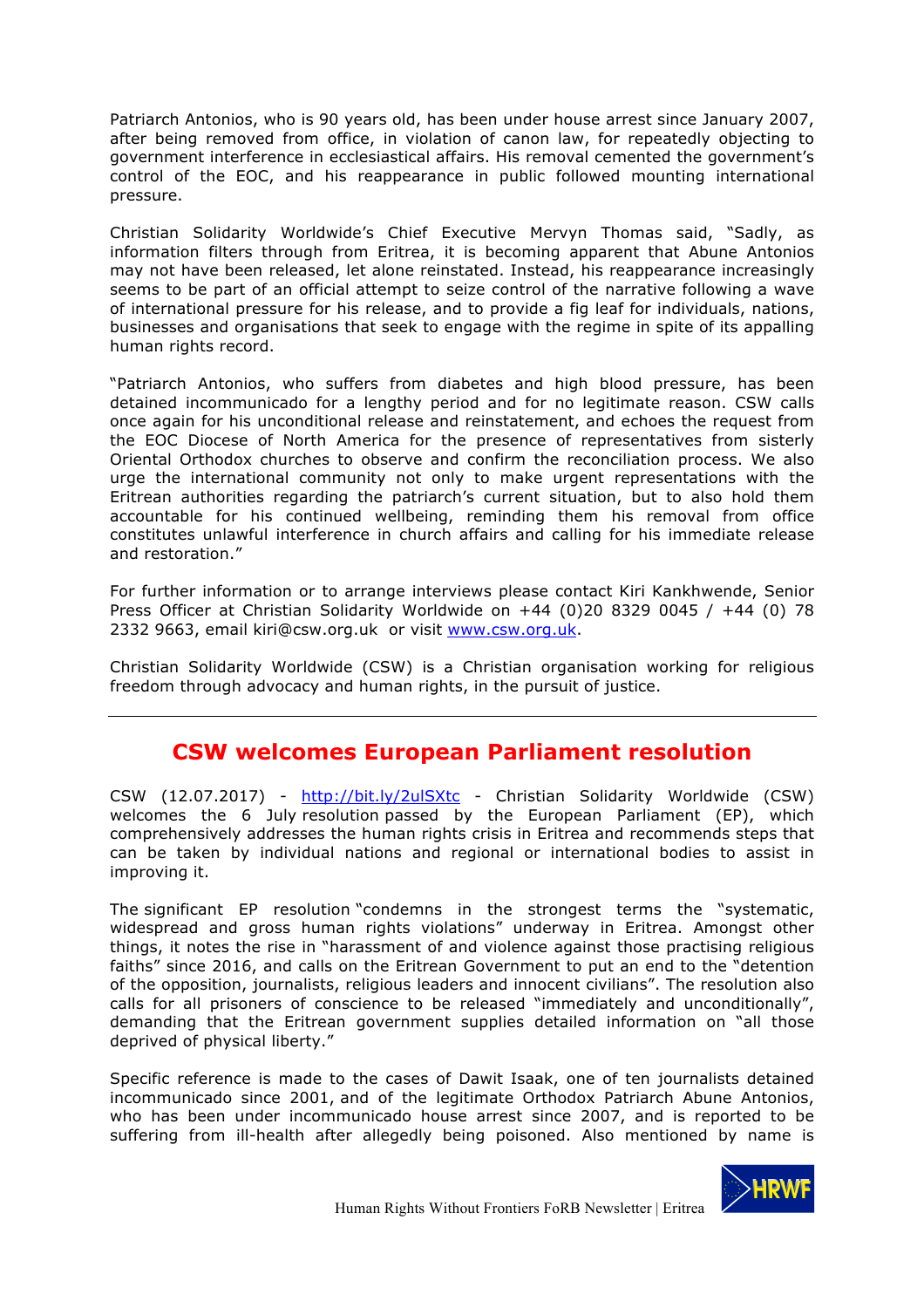Eritrea's former foreign minister Petros Solomon, one of 11 politicians detained incommunicado since 2001 for calling for political reform.

In the resolution, the EP expresses "its full support" for the United Nations (UN) Special Rapporteur on Eritrea, stating that unhindered access to the country must be extended to "international and regional human rights bodies, including special rapporteurs", to enable the monitoring of improvements in human rights.

The strongly-worded resolution highlights a continuing dissonance within the EU and its institutions with regard to Eritrea. Not only does it reference the finding by the UN Commission of Inquiry on human rights in Eritrea (COIE) that Eritrea's shoot-to-kill border policy may constitute a crime against humanity; it also urges Eritrea to end 'guiltby-association' policies whereby families of escapees are detained. In contrast, during the recently concluded 35th Human Rights Council (HRC) session several European nations were at the forefront of unsuccessful attempts to remove any mention of these violations from the final resolution, and to minimise references to the COIE.

The resolution also denounces the resumption of "major EU aid to Eritrea" and particularly, the approval in 2016 of 200 million Euros under the National Indicative Programme (NIP), which occurred despite the EP's reservations and recommendations. Emphasising the fact that Eritrea's partnership with the EU is governed by the Cotonou Agreement, which describes "good governance" as a fundamental element of partnership, the resolution calls on the EC to review its scrutiny arrangements with the EP, insisting the Commission obtains guarantees from Eritrea that democratic reforms will be implemented, and human rights ensured.

In addition, while the Commission's migration policies have involved partnering with Eritrea to stem the flow of refugees and asylum seekers, the EP resolution urges EU Member States not to return Eritreans seeking asylum in Europe as they are likely to be detained and tortured. It also urges EU member states to prevent the collection of the 2% diaspora tax within their borders, and calls on the EU to collaborate with the UN and the African Union to "closely monitor the overall situation in Eritrea and to report all cases of violation of human rights and fundamental freedoms".

CSW's Chief Executive Mervyn Thomas said, "We warmly welcome the EP resolution, which not only encompasses the wide scope of violations underway in Eritrea, but also addresses worrying aspects of EU policy. In particular, a migration policy that appears to address the refugee crisis in terms by prioritising a development-oriented partnership with a government whose officials stand accused of committing the atrocity crimes and other violations that drive the exodus. In light of the continuing and severe violations underway in Eritrea, CSW urges a re-assessment of the EU-Eritrea partnership to ensure compliance with the Cotonou Agreement, with regard to human rights and democratisation. We also reiterate the call for the release of all of Eritrea's prisoners of conscience without precondition."

### **Eritrea arrests another 22 Christians**

By World Watch Monitor (16.05.2017) - http://bit.ly/2tDRNET - The number of Eritrean Christians arrested since the beginning of May has risen to more than 120, according to charities Open Doors and Christian Solidarity Worldwide (CSW).

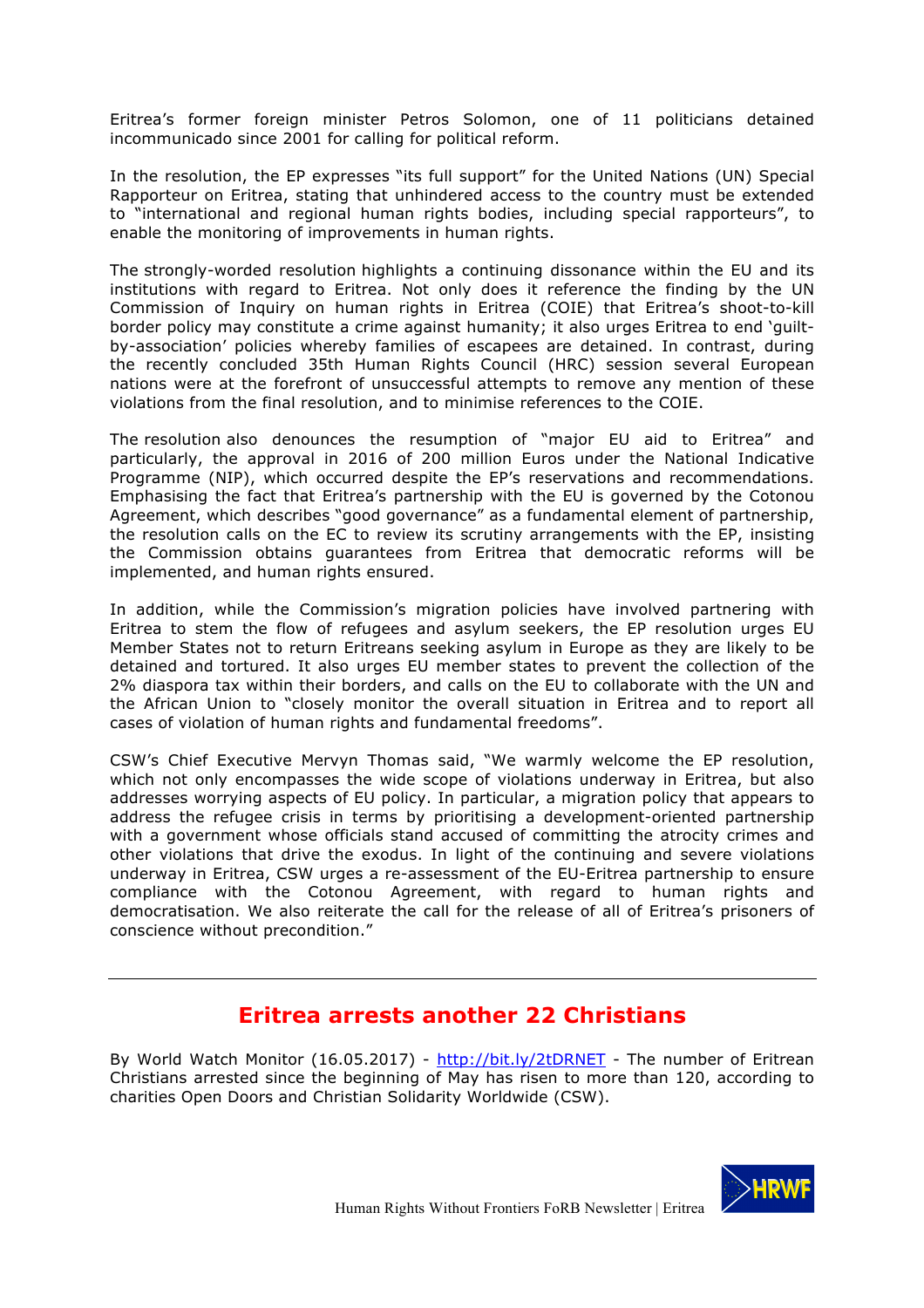World Watch Monitor first reported on the fresh wave of arrests on 26 May, at which stage over 90 people had been arrested. Now a further 22 arrests have been confirmed at the end of May and the beginning of June.

Seventeen Christian men were arrested in the Godaif neighbourhood of the capital, Asmara, on 28 May. A further five Christians were taken from their homes in Dongolo on 6 June.

Open Doors reported that this brings the number to at least 121 since the beginning of May. CSW has the number at 122.

Evangelicals and Pentecostals have been at particular risk in Eritrea since a 2002 law was passed prohibiting Christian practice outside the Orthodox, Catholic and Evangelical Lutheran denominations, and also Sunni Islam.

The fresh wave of arrests began in the days leading up to Eritrea's Independence Day, 24 May. Many Christians find themselves under added scrutiny around the time of Independence Day celebrations because they are reluctant to participate in ceremonies that go against their conscience.

A source told World Watch Monitor that 49 Evangelicals were arrested outside the capital, Asmara, on 21 May at a post-wedding celebration called a "Hamauti", which takes place a week after the wedding at the home of the newly-weds and enables the parents-in-law, friends and other relatives to eat, sing, dance and pray together. The couple, Tedro Negel and his wife, in their late 20s, were among those arrested.

On 17 May, security officials arrested more than 35 Christians from their homes in Adi Quala, a market town 16 miles (25 km) from the Ethiopian border, in the country's Southern Region. They are being held in different cells in the local police. The arrests came after security officials with representatives of the Orthodox Church started a compulsory house-to-house search on 15 May.

A group consisting of an Orthodox Church official, an assistant, a local administration officer and a security official visited all the homes in Adi Quala. They told the residents they were verifying food vouchers, but when residents presented their vouchers, the officials insisted that all family members assemble and indicate whether they were Muslim, Jehovah's Witnesses, or members of the Orthodox Church, Lutheran Church, Catholic Church or Pentecostal Church. The next day the security officers went door to door in Adi Quala to arrest all who indicated that they were Pentecostals.

A source told World Watch Monitor that similar searches were conducted in several parts of the Central Region, adding: "Those who identified themselves as Pentecostals in the Central Region have not been arrested but the level of fear amongst the believers has greatly increased."

On 9 May, officials arrested ten Christians from a home in Ginda, north-east of Asmara. Sources said neighbours had reported to local leaders in the town that Christians were holding meetings there.

Since the 2002 law, members of outlawed churches have taken to meeting in secret in people's homes, but are targeted by the authorities. Over the past 15 years, countless homes have been raided and local sources estimate that hundreds of Christians are being held for long periods in Eritrea's prisons, while thousands have been held for shorter periods.

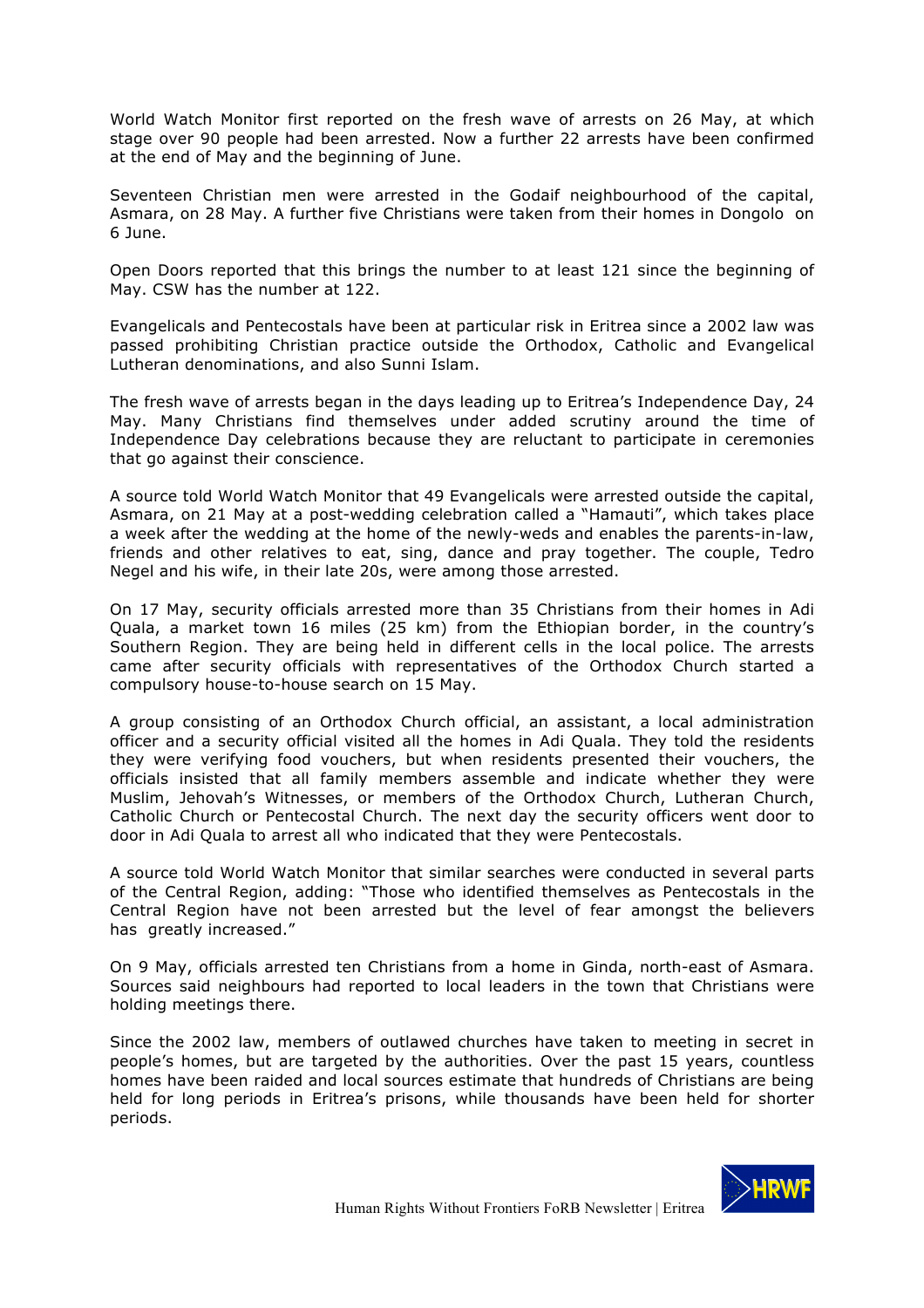Christian Solidarity Worldwide has listed at least 28 Christians who have died during their incarceration or shortly after their release as a result of their harsh treatment in prison or of the withholding of medical treatment to religious prisoners. Christians who have been imprisoned recount facing torture, hard labour and being held in filthy conditions and given insufficient food. Some have been held in metal shipping containers – and although researchers at Open Doors said they are not aware of any Christians currently held in shipping containers, journalists and opposition politicians are held in those. They continue to face extreme heat during the day, freezing temperatures at night, and a lack of oxygen, hygiene and privacy.

Many Christians who are jailed are released only after admitting to having broken the law that prohibits Christians from gathering outside registered and recognised groups. Sources explain that, depending on the prison head at each location, prisoners are asked to sign one of two agreements. Either they promise not to engage in unlicensed religious activities, which many are happy to sign, or they are asked to renounce their allegiance to Christ. Those who refuse to sign can be held for years, even decades.

Eritrea is ranked as the tenth most difficult country in which to be a Christian, according to the 2017 Open Doors World Watch List.

# **122 Christians detained in May**

#### *Christian Solidarity Worldwide (CSW) has been informed that 122 Eritrean Christians were detained in May 2017 in a series of round-ups of members of unregistered denominations in various locations around the country.*

CSW  $(15.06.2017)$  - http://bit.ly/2ss5tp8 - The detentions mark a new phase in a crackdown that has been ongoing since May 2002, when the Eritrean government effectively outlawed religious practices not affiliated with the Catholic, Evangelical Lutheran and Orthodox Christian denominations or Sunni Islam.

Forty-five Christians, including entire families, elderly men and a disabled woman, were taken from their homes in Adi Quala town in the south of the country and transported to Adi Aglis detention camp. The arrests left 23 children without their parents.

Fifteen Christians were arrested in Gindae town in the Northern Red Sea Region, in an ongoing operation that has forced others to flee to safer areas.

In the Godaif district of the capital Asmara, 17 Christians were rounded up on 28 May 2017. Forty-five others, mostly women, had been rounded up a week earlier in another part of the city as they gathered at a party arranged by a recently married couple. Further arrests are anticipated as local district committees, composed of members of the security services, the ruling party, the local administration and the Orthodox Church, continue their house to house inquiries. Christians in the city have begun a period of prayer and fasting for peace and safety.

In her latest report to the Human Rights Council (HRC), Sheila B. Keetharuth, the United Nations (UN) Special Rapporteur on Eritrea, noted that "the practice of arbitrary arrest and detention of individuals based on their religious belief continues," and referenced earlier arrests in Ghindae and Adi Quala, as well as the continuing detention of Patriarch Antonios of the Eritrean Orthodox Church. Amongst the report's recommendations is a call for the immediate and unconditional release of "all those unlawfully and arbitrarily detained, including members of the G-15, journalists and members of religious groups."

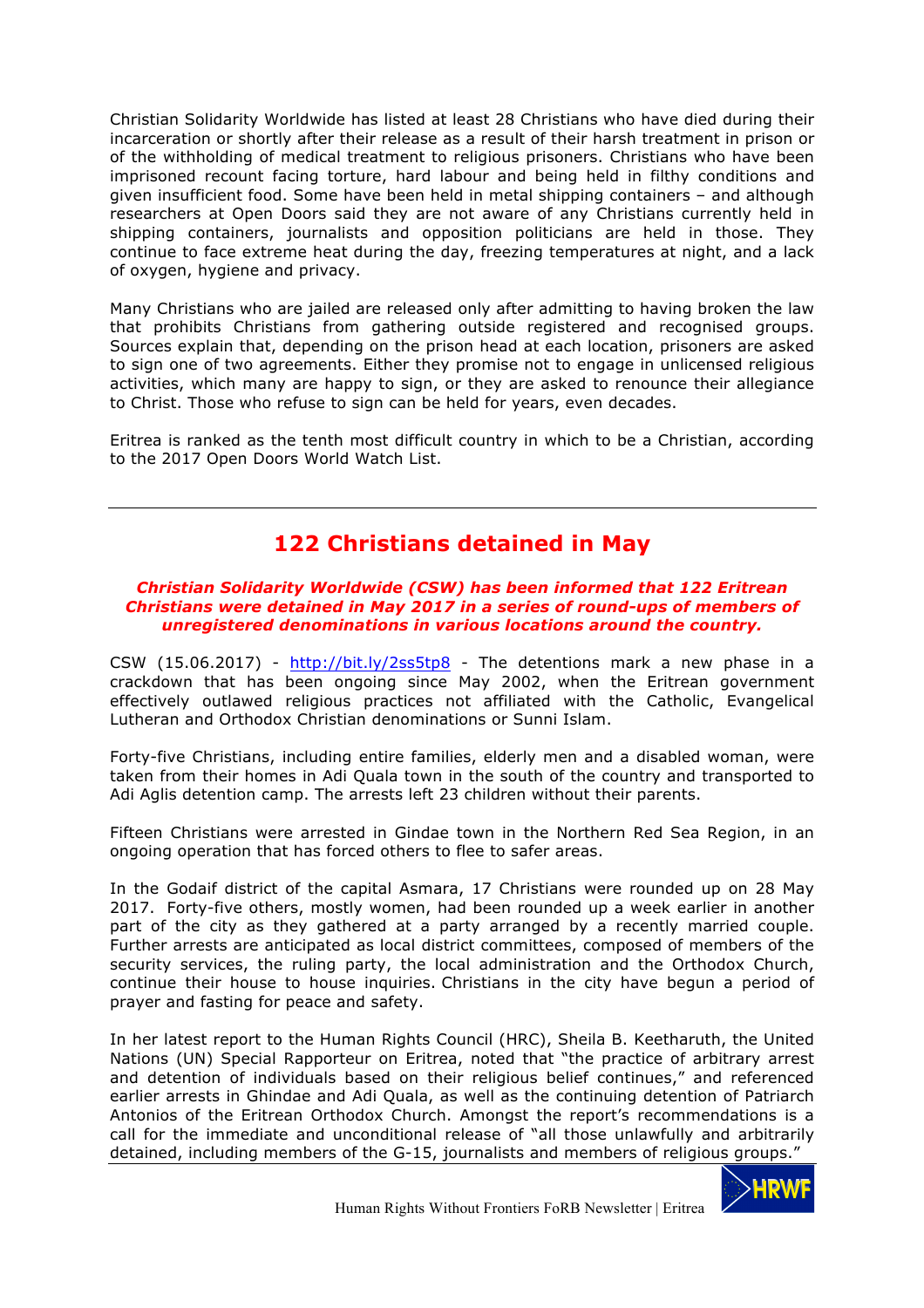CSW's Chief Executive Mervyn Thomas said: "These arrests signify a renewed intensity in the crackdown that has been ongoing since 2002, and are a clear indication that the severe repression of freedom of religion or belief continues unabated in Eritrea. In her latest report, the Special Rapporteur noted that Eritrea has ignored the bulk of recommendations from her previous reports, while those made by the Commission of Inquiry have gone unheeded. In view of the continuing violations and lack of cooperation, we call on the HRC to support the renewal of the Special Rapporteur's mandate, and also to urge the international community to ensure that perpetrators of crimes against humanity are held accountable, including through universal jurisdiction, whenever this is appropriate."

## **100 Christians detained, 10 years after Eritrea put Patriarch under house arrest**

World Watch Monitor (26.05.2017) - http://bit.ly/2qs1ynu - The Eritrean government has stepped up its campaign against Christians, arresting almost 100 in the past month.

The arrests come as Christians in the repressive East African country mark ten years since government officials placed the Eritrean Orthodox Patriarch under house arrest and incommunicado, and 15 years since the forced closure of many churches.

Patriarch (Abune) Antonios, who turns 90 in July, is diabetic and family and friends fear he is not receiving adequate medical treatment. The location of his incarceration remains.

He was taken on 27 May 2007, and on the same day the government installed Bishop Dioskoros of Mendefera in his place, violating the Church's constitution. (The Eritrean Orthodox Patriarch is traditionally appointed by Egypt's Coptic Orthodox Pope, for life.) Although he died in 2015, no new successor has been appointed.

Patriarch Antonios' relationship with the government had deteriorated in 2006 when he refused to excommunicate 3,000 members of the Medhane Alem Orthodox Sunday School revival movement, and demanded that the government release imprisoned Christians accused of treason. In January 2007 the regime moved to strip the Patriarch of his title, confiscating his vestments, his sceptre and other sacramental items. However, he is still recognised as canonical patriarch by the Eritrean Churches in Diaspora and by Oriental Orthodox Churches.

Evangelicals and Pentecostals have been at particular risk since a 2002 law was passed prohibiting Churches other than the Orthodox, Catholic and Evangelical Lutheran Churches, and also Sunni Islam. However, as the Patriarch's incarceration shows, members of permitted Churches are also at risk if they criticise the regime.

At a vigil in London earlier this month, Dr Berhane Asmelash, Director of Release Eritrea, said: "Our government started arresting Jehovah Witnesses. At that time, we said nothing because we felt they deserved to be persecuted. Then they started to persecute the handicap[ped], the ex-fighter handicapped. Some of them were shot. At that time we said nothing because we weren't one of them … I was in Eritrea when our government started to arrest journalists and some political prisoners, and we said nothing – because we thought they were all the same. Then, in 2002, they started to shut churches and arrest Christians and we thought our government was going to release them. But after 15 years things are getting worse."

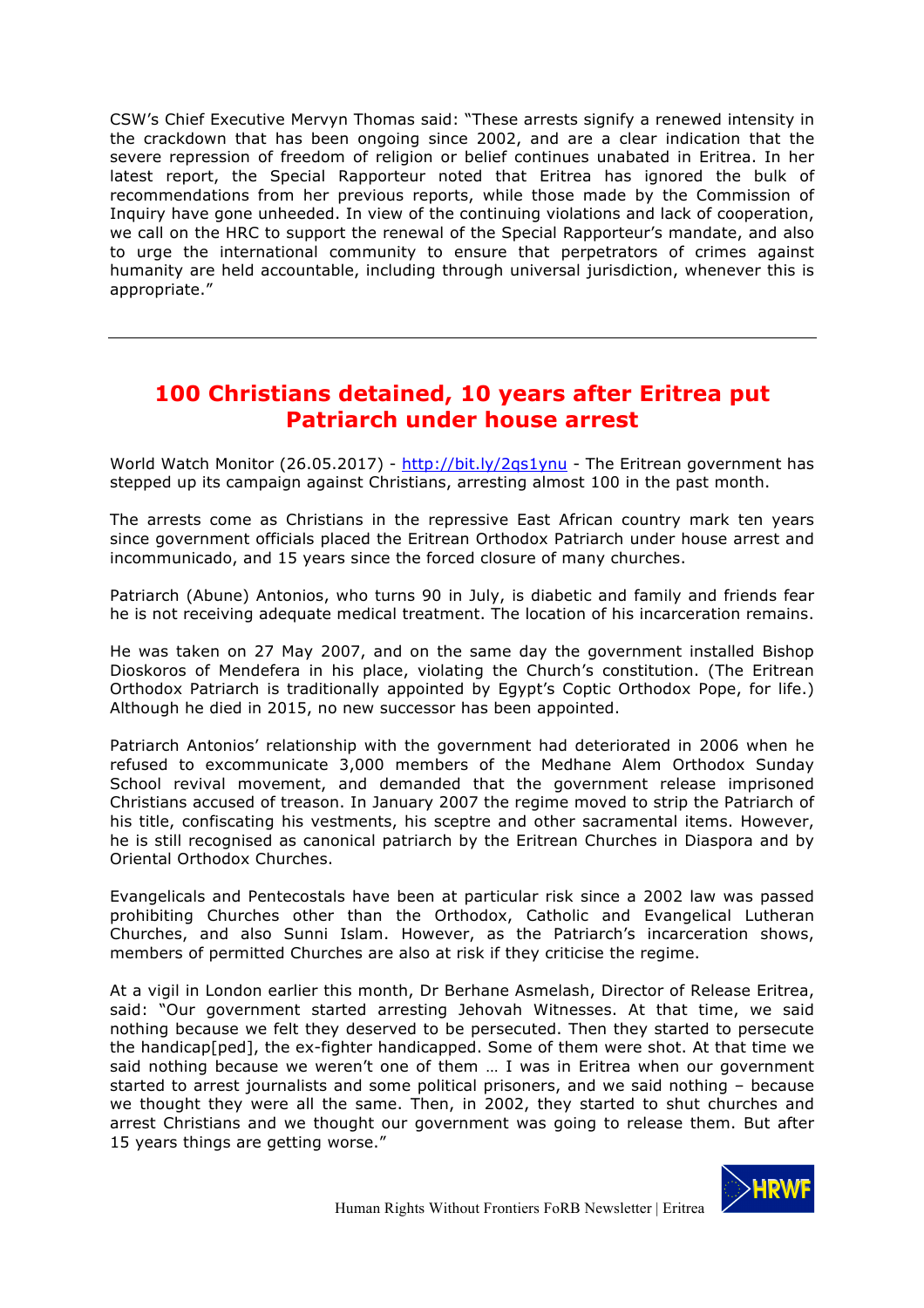Elizabeth Chyrum of Human Rights Concern-Eritrea said: "Sixty thousand Eritreans flee their country every year – more than from any other African country – and yet the world's media … continues to call them "migrants", shutting its eyes to [Eritrea's] imprisonment without trial, torture, persecution of believers, and, above all, lifetime National Service for every young man or woman over 18 years of age, condemned to endless years in the armed forces, or "slave".

The fresh wave of arrests took place earlier this month in the days leading up to Eritrea's Independence Day, 24 May. Many Christians find themselves under added scrutiny around the time of Independence Day celebrations because they are reluctant to participate in ceremonies that go against their conscience.

A source told World Watch Monitor that 49 Evangelicals were arrested outside the capital, Asmara, on Sunday (21 May) at a post-wedding celebration called a Hamauti . A Hamauti takes place a week after the wedding at the home of the newly-weds and enables the parents-in-law, friends and other relatives to eat, sing, dance and pray together. The couple, Tedro Negel and his wife, in their late 20s, were among those arrested.

On Wednesday 17 May, security officials arrested more than 35 Christians from their homes in Adi Quala, a market town some 16 miles (25 km) from the Ethiopian border in the country's Southern Region. They are being held in different cells in the local police . The arrests came after security officials with representatives of the Orthodox Church started a compulsory house-to-house search on 15 May.

A group consisting of an Orthodox Church official, an assistant, a local administration officer and a security official visited all the homes in Adi Quala. They told the residents they were verifying food vouchers, but when residents presented their vouchers, the officials insisted that all family members assemble and indicate whether they were Muslim, Jehovah's Witnesses, or members of the Orthodox Church, Lutheran Church, Catholic Church or Pentecostal Church. The next day the security officers went door to door in Adi Quala to arrest all who indicated that they were Pentecostals.

A source told World Watch Monitor that similar searches were conducted in several parts of the Central Region, adding: "Those who identified themselves as Pentecostals in the Central Region have not been arrested but the level of fear amongst the believers has greatly increased."

On Tuesday 9 May, officials arrested 10 Christians from a home in Ginda, north-east of Asmara. The ten – four women and six men – are being held at the Ginda Police Station. Sources said neighbours had reported to local leaders in the town that Christians were holding meetings there.

Since the 2002 law, members of outlawed churches have taken to meeting in secret in people's homes, but are targeted by the authorities. Over the past 15 years, countless homes have been raided and local sources estimate that hundreds of Christians are being held for long periods in Eritrea's prisons, while thousands have been held for shorter periods.

The charity Christian Solidarity Worldwide has listed at least 28 Christians who have died during their incarceration or shortly after their release as a result of their harsh treatment in prison or of the withholding of medical treatment to religious prisoners. Christians who have been imprisoned recount facing torture, hard labour and being held in filthy conditions and given insufficient food. Some have been held in metal shipping containers – and although researchers at the charity Open Doors International said they are not aware of any Christians currently held in shipping containers, journalists and